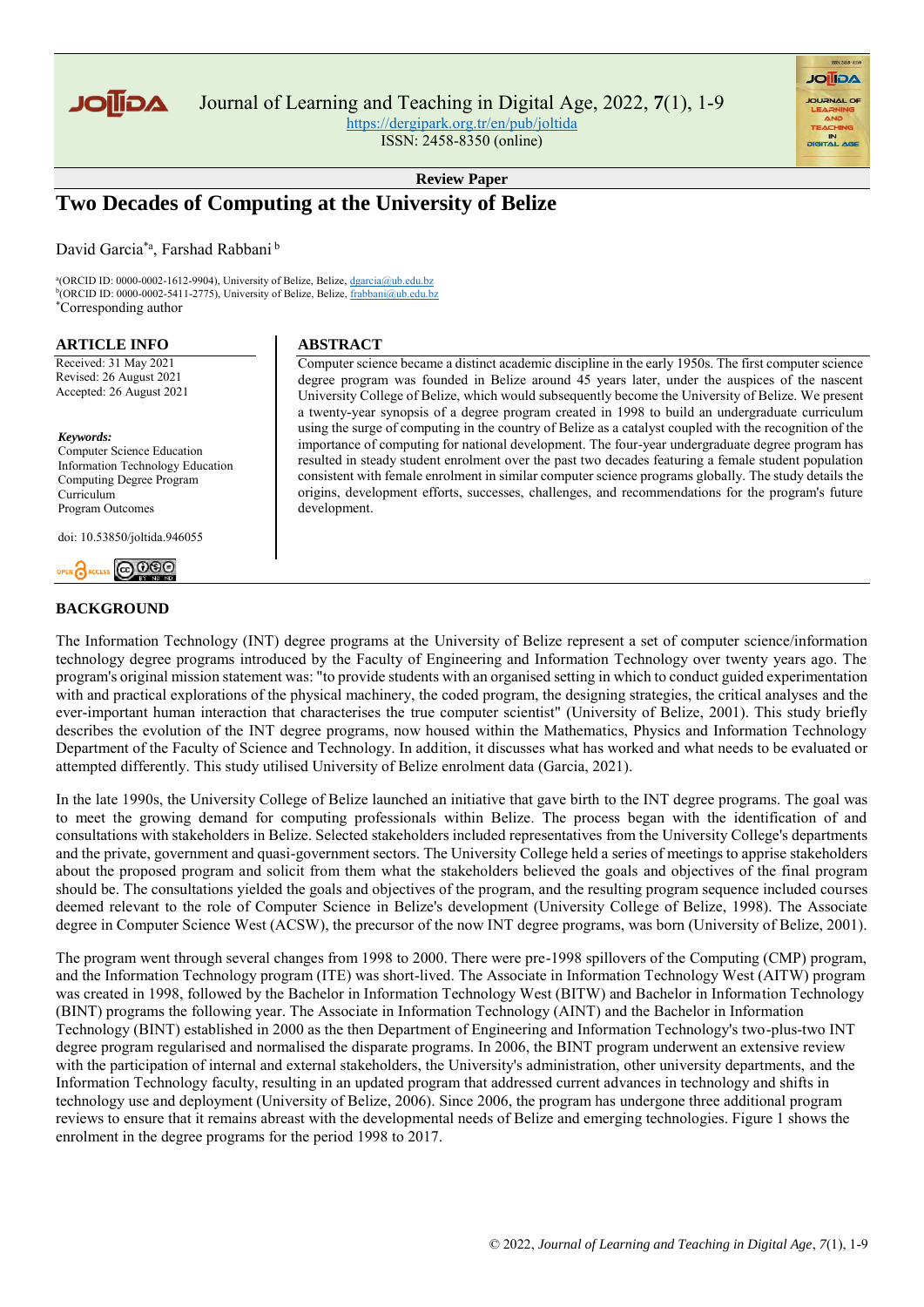

**Figure 1.** Enrolment in the degree programs

# **Program Philosophy**

Creating a new degree program is not only challenging an endeavour but an exciting academic initiative that requires adequate preparation based upon a clear, unambiguous vision. Answers to specific fundamental questions are crucial in developing such a vision. Chief among these is the purpose of the degree, the intended target audience and the overarching values of the program. In regards to intended goals, forging new relationships across academic institutions and communities would be reasonable. However, of greater importance to the Engineering department was building a self-sustaining program that engendered excitement for both its faculty and students while simultaneously addressing the needs for national development. Notwithstanding all this, the underlying motivation to create the degree program was, first and foremost, to meet the developmental needs of Belize by providing an avenue for the development of the technological skills of the country's most important resource, its people.

As Belize continued to develop, its demand for technological skills and resources increased. It became evident that it was in Belize's best interest to cultivate those skills locally rather than import them. In so doing, not only would the economic growth and prosperity of the country be enhanced but, to a great extent, assured. To keep abreast of the current demands and changes of an ever-evolving field, it was then necessary to continually review and revise the program to ensure its success and credibility (University of Belize, 2006). Therefore, at the inception of the four-year BINT degree program, the Department, after careful deliberation, made a conscious decision to offer both the Associate of Science and the Bachelor of Science programs instead of only the four-year Bachelor of Science program. The basis of this decision was pervasive factors related to individuals wishing to pursue a career in computing and the requirements of the Information Technology Industry and other stakeholders for IT professionals at two distinct levels (University of Belize, 2015).

Over two decades later, the consensus is that these choices were correct. Students have graduated and successfully managed to assimilate into a wide range of careers that include software engineering and development, hardware and infrastructure deployment, and system administration. However, beyond these traditional positions, graduates have also acquired jobs in niche areas of computing such as cybersecurity. A notable theme common among all these garnered occupations is human-centred computing (Jaimes et al., 2007). This theme stems from the fact that while the BINT is more aligned with a Computer Science degree, it does not forgo the inclusion of those academic components that highlight the interaction between persons and their settings and how digital means facilitate that interaction.

It is not possible to discuss a program's philosophy without considering the terms interdisciplinary and multidisciplinary. To label a new program as genuinely interdisciplinary suggests that the program represents an altogether new field of inquiry derived from combining elements from different academic disciplines. In contrast, a multidisciplinary program combines discipline-specific aspects without compromising the academic disciplines themselves, for example, mathematics and computer science (Heikkinen  $\&$ Räisänen, 2018). A prospect that has been the topic of many departmental conversations and meetings is creating a new discipline at the undergraduate level. While this prospect is tempting, there is consensus that there is a genuine risk that doing so could make students less employable in a field that generally favours traditional occupations (CompTIA, 2021). For this reason, choosing between a conceptual, knowledge-based program versus a purely interdisciplinary one has proven challenging. However, a critical deciding factor has been that the industry almost always prefers an administrator or software engineer instead of someone with hybrid knowledge. So, as long as employers emphasise disciplines in their employment practices, we concluded that our priority for the foreseeable future is to maintain our multidiscipline-specific program and eventually become a truly interdisciplinary program.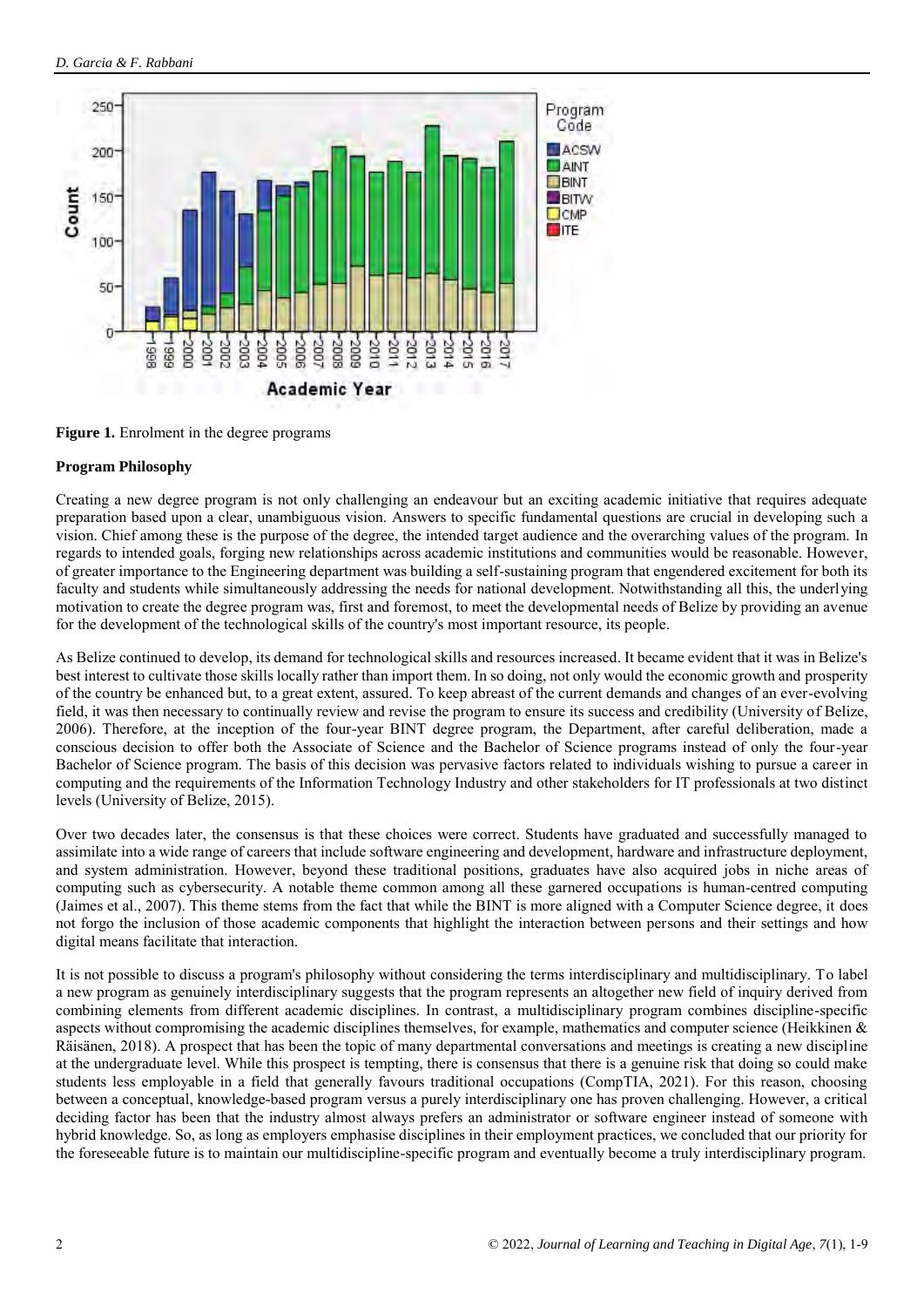# **Program Composition**

The Associate in Information Technology (AINT) and Bachelor in Information Technology (BINT) Program Descriptions are available via the web (University of Belize, n.d.). The evolution of the degree programs from their initial Computer Science track to the Information Technology track resulted from the changing requirements and needs of the IT industry and other stakeholders. The name of the degree programs changed from Computer Science to Information Technology, but the strong Computer Science core still exists. Modification to other program content reflects and incorporates the technical changes within the IT profession, the changes in computing and communications technology, and the growing cultural and economic importance of computing in our society.

The initial four-year Bachelor of Science degree program incorporated as the first two years of its program sequence the two-year Associate of Science degree. The program evolved into the current Associate of Science in Information Technology (AINT) degree and the Bachelor of Science in Information Technology (BINT) degree. The sequences for these programs were last revised in 2019 and have been in effect since August of that year. The BINT two-plus-two program is a seamless integration of the two distinct degree programs (AINT/ BINT) into a single 138 hour (minimum) program sequence (University of Belize, 2019). The program composition includes General Education Core, Support Core, and Professional Core courses (see Figure 2).

General Education Core (GEC) is 30 hours and includes composition, social and behavioural sciences, Spanish, and History. Support Core (SC) is 21 hours and includes algebra, trigonometry, three semesters of calculus, technical writing, and linear algebra. Professional Core (PC) is 87 hours and includes programming, data structures, software engineering, programming language concepts, operating systems, computer organisation, human-computer interaction, web design, computer networking, and telecommunications. The Professional Core includes 12 hours of computer science and information technology electives such as advanced database management, advanced web technologies, mobile application development, digital logic and signal processing, computer and network security, advanced networking, and practical electronics. Also, as part of the Professional Core, students are required to complete a capstone work experience course (3 hours) at the Associate level; and a seminar course (3 hours) and a capstone senior internship course (12 hours) at the Bachelor level.



**Figure 2.** Program requirements

# **APPROACH**

The study involved the review of unpublished internal documents relevant to the inception, development, and operation of the INT programs of the University of Belize for the period 1984 to 2021. An integrative literature review was conducted primarily on computer science and information technology degree programs and the relationships that such programs have with students and industry. The data source for this study was an unpublished transactional dataset of student records from 1998 to 2017 from the University of Belize. Columns utilised from the dataset included student id, program, enrolled semester, year, course code, graduation date, and gender. The dataset had 26,164 transactions that represented aggregates of 3289 enrolments, 1285 students, and 376 graduates. Descriptive statistics generated from the data focused on program enrolment, graduates, and gender distribution.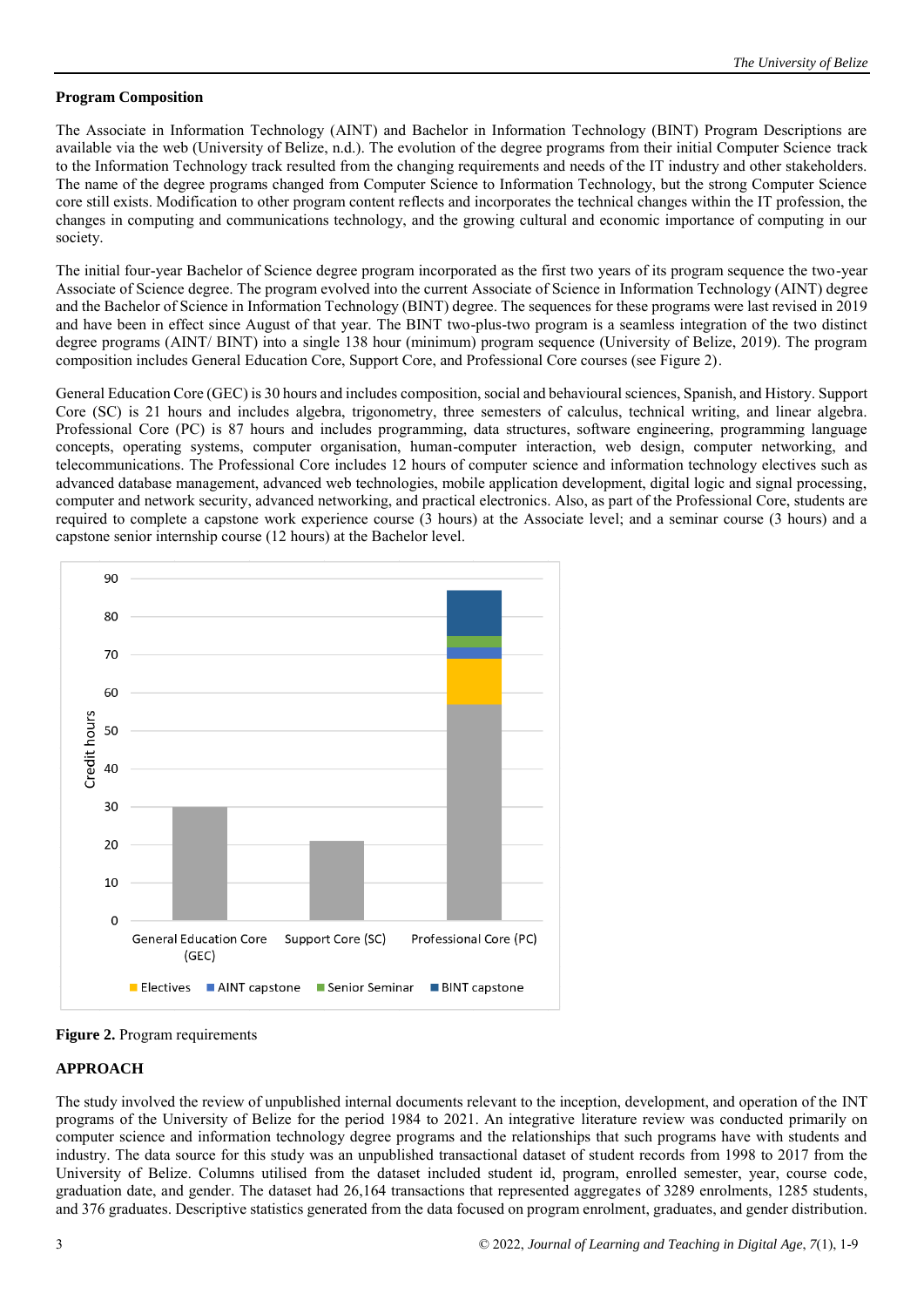# **PROGRAM REVIEW AND EVALUATION**

Objective introspection of the program reveals what things done right, areas that need improvement, and overall program performance for 1998 to 2017. The review and evaluation of the program use both qualitative and quantitative analyses, with a particular focus on enrolment, graduates, and gender diversity.

#### **Qualitative Assessment**

The program assessment process relies on frequent feedback generated from faculty, students, staff and the institutional infrastructure, which is then carefully reflected upon for appropriate response. This system of obtaining feedback, followed by reflection and planning, and then taking action serves as the basis by which the BINT program determines whether it is successfully meeting its objectives. In particular, student feedback obtained through various means, including interactions with the Registrar's Office, faculty, and student-led organisations centred on computing, is essential. The Department also has ongoing reviews to ensure the alignment of the BINT program with industry needs relevant to Belize. In so doing, the quality of graduates has risen to such heights that employers actively seek AINT and BINT students because of their skills in computing administration, software development, and hardware and software systems deployment. Below are notable changes that have taken effect as a direct consequence of having conducted program reviews and internal assessments by faculty.

At an early stage of the program's development, the Department determined that students graduating from the program lacked practical experience. This lack of practical experience was because while the program offered many courses in computer science, it did not provide that many information technology courses and the proper facilities needed to conduct practical experience were either significantly deficient or non-existent. As a result of this determination, changes in program offerings included courses such as Basic PC Repair and practical-oriented networking and administration courses. In terms of facilities, there have been improvements, but still not at the desired level where for example, separate facilities for networking and security are available.

Early and subsequent reviews of the Bachelor degree program identified areas where the program lacked the breadth of the information technology used globally and the critical aspects of information technology practice in modern organisations. Subsequent modifications to the program sequence introduced courses in the subject areas of website design and implementation, web application development, Internet technologies, graphical user interfaces, and network security.

Observations stemming from conversations with stakeholders early on revealed that students graduating from the program did not possess the expected well-developed analytical, problem-solving and engineering skills required of a professional who engineers quality information technology systems. Adding Systems Analysis, Software Engineering, System Engineering, and Network Engineering courses into the program sequence addressed this deficiency.

#### **Quantitative Assessment**

Table 1 shows enrolment of the four major degree program implementations, by gender, from the years 1998 through 2017. The degree program implementations in chronological order are  $(1)$  CMP – pre-1998 to 2000, (2) ACSW – 1998 to 2009, (3) AINT – 2000 to present, and (4) BINT – 1999 to present. The table columns for each of the degree programs are defined as follows: "M" for male, "F" for female, "Total" for the total student enrolment, and "%F" indicates the degree of gender diversity. This indicator is a quotient of the number of females divided by the number of males. This quotient or percentage represents the proportionality of females to male enrolment, so a quotient of 100 indicates an equal number of males and females enrolled in the program. A more detailed study of diversity in the AINT and BINT programs is warranted but is outside the scope of this study.

|  | Table 1. Enrolment by gender for the degree programs |  |  |  |  |
|--|------------------------------------------------------|--|--|--|--|
|--|------------------------------------------------------|--|--|--|--|

|       | <b>CMP</b> |    |                | <b>ACSW</b> |     |                | <b>AINT</b>    |          |      | <b>BINT</b>    |       |      |     |                |                |      |
|-------|------------|----|----------------|-------------|-----|----------------|----------------|----------|------|----------------|-------|------|-----|----------------|----------------|------|
|       | M          |    | <b>F</b> Total | %F          | M   |                | <b>F</b> Total | %F       | M    | F              | Total | %F   | M   |                | <b>F</b> Total | %F   |
| 1998  | 8          | 3  | 11             | 38          | 11  | 5              | 16             | 45       |      |                |       |      |     |                |                |      |
| 1999  | 9          | 7  | 16             | 78          | 29  | 12             | 41             | 41       |      |                |       |      | 1   | 1              | $\overline{2}$ | 100  |
| 2000  | 5          | 8  | 13             | 160         | 54  | 57             | 111            | 106      |      |                |       |      | 7   | $\overline{2}$ | 9              | 29   |
| 2001  |            |    |                |             | 90  | 59             | 149            | 66       | 6    | $\overline{c}$ | 8     | 33   | 13  | 6              | 19             | 46   |
| 2002  |            |    |                |             | 81  | 32             | 113            | 40       | 10   | 6              | 16    | 60   | 20  | 6              | 26             | 30   |
| 2003  |            |    |                |             | 45  | 14             | 59             | 31       | 27   | 14             | 41    | 52   | 21  | 9              | 30             | 43   |
| 2004  |            |    |                |             | 25  | 9              | 34             | 36       | 65   | 23             | 88    | 35   | 30  | 14             | 44             | 47   |
| 2005  |            |    |                |             | 9   | $\overline{c}$ | 11             | 22       | 85   | 28             | 113   | 33   | 25  | 12             | 37             | 48   |
| 2006  |            |    |                |             | 5   | $\overline{0}$ | 5              | $\Omega$ | 91   | 26             | 117   | 29   | 30  | 13             | 43             | 43   |
| 2007  |            |    |                |             |     |                |                |          | 102  | 23             | 125   | 23   | 36  | 16             | 52             | 44   |
| 2008  |            |    |                |             |     |                |                |          | 125  | 26             | 151   | 21   | 38  | 15             | 53             | 39   |
| 2009  |            |    |                |             |     |                |                |          | 105  | 16             | 121   | 15   | 51  | 21             | 72             | 41   |
| 2010  |            |    |                |             |     |                |                |          | 98   | 16             | 114   | 16   | 47  | 15             | 62             | 32   |
| 2011  |            |    |                |             |     |                |                |          | 105  | 19             | 124   | 18   | 49  | 15             | 64             | 31   |
| 2012  |            |    |                |             |     |                |                |          | 92   | 25             | 117   | 27   | 45  | 14             | 59             | 31   |
| 2013  |            |    |                |             |     |                |                |          | 117  | 46             | 163   | 39   | 51  | 13             | 64             | 25   |
| 2014  |            |    |                |             |     |                |                |          | 109  | 28             | 137   | 26   | 43  | 14             | 57             | 33   |
| 2015  |            |    |                |             |     |                |                |          | 119  | 25             | 144   | 21   | 37  | 10             | 47             | 27   |
| 2016  |            |    |                |             |     |                |                |          | 116  | 22             | 138   | 19   | 38  | 5              | 43             | 13   |
| 2017  |            |    |                |             |     |                |                |          | 134  | 23             | 157   | 17   | 43  | 10             | 53             | 23   |
| Total | 22         | 18 | 40             | 81.8        | 349 | 190            | 539            | 54.4     | 1506 | 368            | 1874  | 24.4 | 625 | 211            | 836            | 33.8 |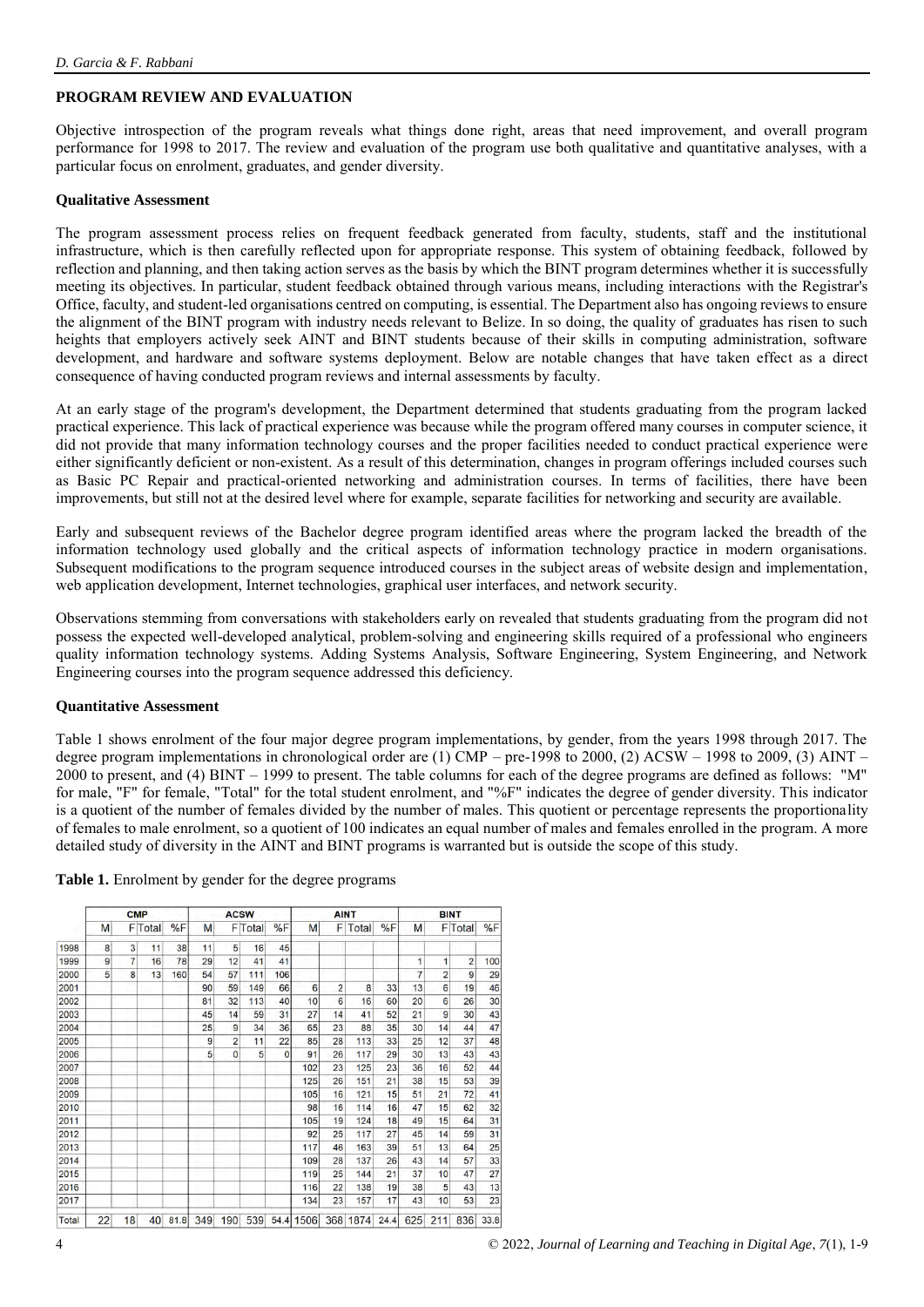For the four major degree program implementations, Figure 3 shows the enrolment trends for the years 1998 to 2017. Enrolment in the AINT program has been consistently increasing over the years, with significant peaks in 2008 and 2013. The BINT program also had a consistent increase until 2013 but then experienced a steady decline until 2017, when it again recorded a rise in numbers. The BINT program recorded its highest enrolment number in 2009. Note that the AINT program consistently recorded a significantly higher number of enrolled students over the enrolment exhibited by the BINT program.



**Figure 3.** Total enrolment trends from 1998 to 2017

Figure 4 shows the number of students that graduated from 2000 to 2017 from the ACSW, AINT, and BINT programs. Since introducing the ACSW program, there has been a steady increase in graduates, with 376 students graduated. There were significant peaks in 2006, 2011, and 2016. Note that there were no graduates for 1998 and 1999 because the two-year ACSW program had just launched in 1998. The ACSW program accounted for 17% of the graduates, while the AINT and BINT programs accounted for 39% and 44%, respectively. This 5% difference favouring the BINT program does not hold when comparing the total Associate versus total Bachelor degree program graduates. The Associates then accounts for 56% of the total graduates, increasing 8% over the Bachelors.



**Figure 4.** Graduates from 1998 to 2017

Figure 5 displays the relative gender ratios for the program implementations of CMP, ACSW, AINT, and BINT. The charts represent the sum enrolment for males and females from 1998 to 2017 obtained from Table 1. In the earlier CMP and ACWS programs, there were significantly higher percentages of female students than the subsequent AINT and BINT programs – CMP was 81.8%, ACWS was 54.4% compared to AINT's 24.4% and BINT's 33.8%. AINT peaked in 2002 at 60%, and BINT peaked in 2005 at 48%. Both programs experienced a steady decline in female enrolment after peaking. After 2003 the BINT consistently had more females enrolled than the AINT program except for 2013 and 2016.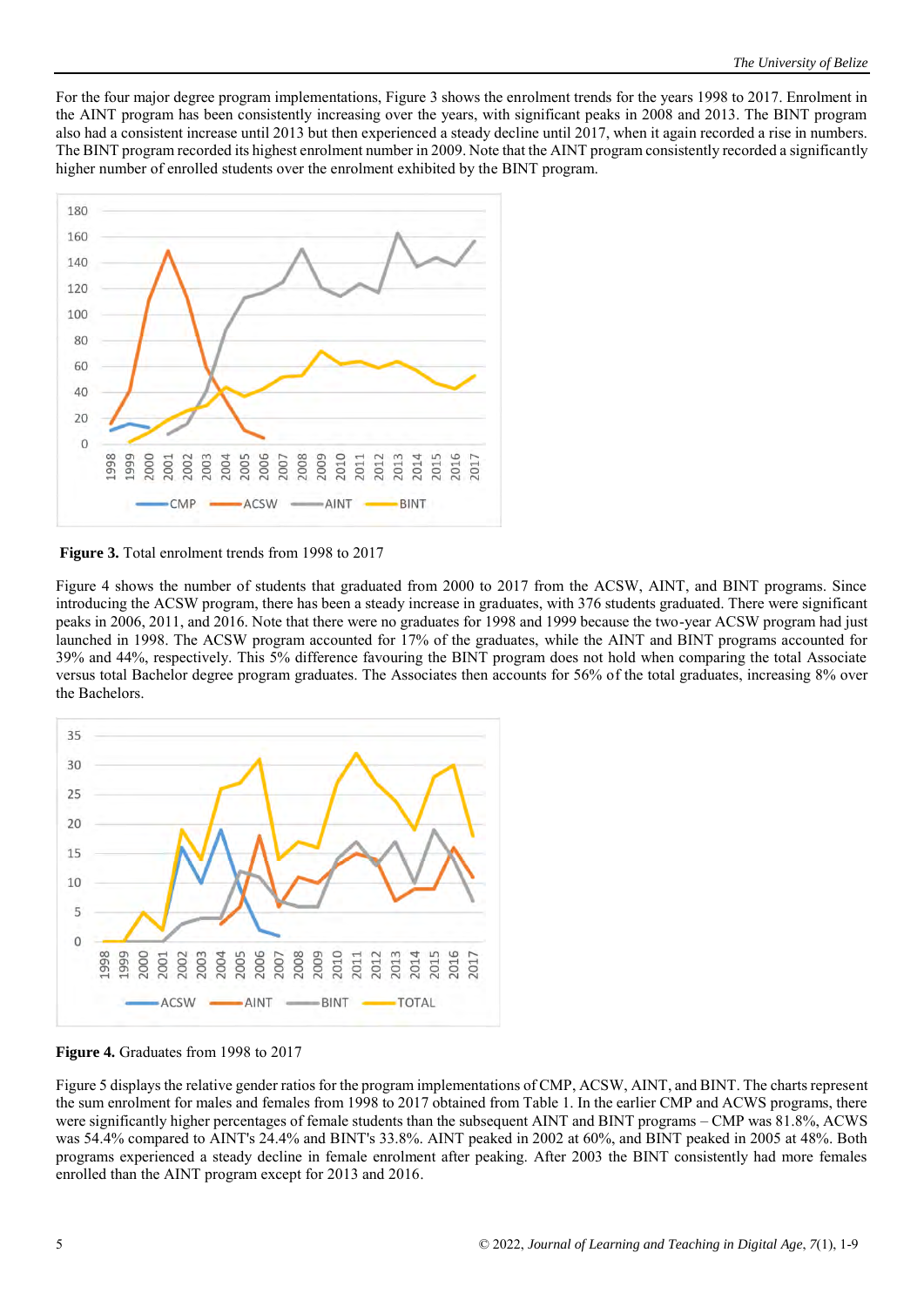# *D. Garcia & F. Rabbani*



**Figure 5.** Gender ratios for the programs

# **Program Successes**

Throughout the years, the Department has systematically undertaken efforts to improve the programs it offers. Such improvements have led to the inclusion and removal of courses and enhancements to existing courses to ensure that delivered content is viable and relevant. Taking such measures has been instrumental in developing a sustainable and academically mature program, as shown in Figure 3. Furthermore, the program basis is a well-balanced academic foundation underpinned by an ever-evolving, solid undergraduate computer science/ information technology curriculum. The inclusion of math, computer science/information technology electives also serves to better prepare students for advanced studies or immediate entrance into the workforce. (Kapoor & Gardner-McCune, 2018).

The Department launched a comprehensive initiative to solicit input from its key stakeholders to assess the efficacy of its programs and the calibre of its graduates. This initiative proved successful on two fronts. First, it allowed the program to realign itself with workforce demands, emphasising the needs of Belize. Second, it forged a new relationship between the Department and its business stakeholders based on the mutual benefit resulting from a successful program. An unintended consequence of this partnership has been the increase in opportunities for students to undergo experiential learning and subsequent permanent placement in jobs after that.

There has also been a significant jump in the overall retention rate of students. As the program evolves, its importance to the growth and development of the country has also become more pronounced. The demand for IT graduates has grown significantly over the years, a fact that has not gone unnoticed. The general population has become more aware that technology-related skills are now premium and provide the best opportunity for securing good-paying jobs. Also significant is that the percentage of females enrolled in the BINT program is comparable to other computer science degree programs globally (Computer Science.org, 2021).

Students who have completed the degree are qualified to work in a broad array of technology occupations. These occupations include computer programmers, computer technicians, network technicians, web admins, web developers, web designers, systems analysts, system administrators, database administrators, and network administrators (University of Belize, 2016). There is a high demand for AINT and BINT students by industry. Many students are offered employment during their respective capstone work experience and internship at the AINT and BINT levels.

# **Program Challenges**

Lack of adequately developed infrastructure for specialised learning laboratories used for hands-on experience for non-theoretical subjects such as networking and cybersecurity. Such facilities are essential for delivering content that involves physical activities such as installation, configuration, and experimentation involving hardware components and digital infrastructure. A deficiency of qualified and experienced lecturers and tenure-track faculty to cover the span of offered courses, particularly in advanced areas of Information Technology / Computer Science.

While the BINT female enrolment may be comparable with other programs globally, the reality is that the gender imbalance is significant. This lack of diversity in computing programs is globally recognised and has been the topic of intense discussion and research (Gagnon et al., 2019). Therefore, the program must explore and identify how more females may be encouraged to study computing.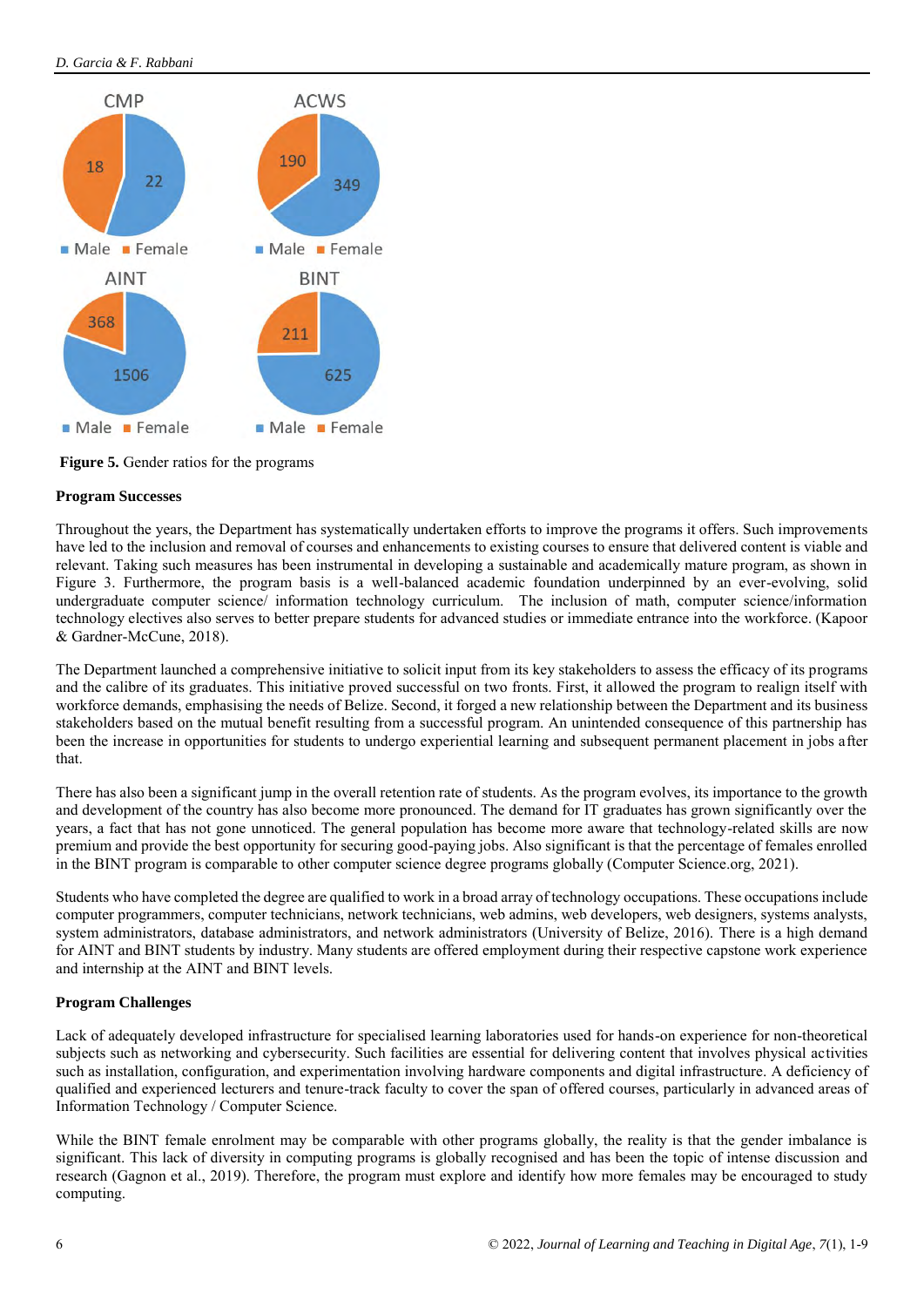There are limited research opportunities for all students and collaboration opportunities between senior students and their counterparts from other faculties on joint initiatives that would benefit from interdisciplinary research that relies on shared knowledge.

# **Program Comparison**

Since the regularisation of the Bachelor of Science in Information Technology in 2001, the Department determined that it was necessary to offer both the Associate and Bachelor degree programs. The basis of this determination was the needs analysis of students wishing to pursue a career in computing, and the stated requirements of the Information Technology Industry and other stakeholders, for two distinct levels of computing professionals. Like many two-plus-two programs, students find that the program is cost-effective and flexible, and it provides options for early entry into the workforce. It is essential to highlight that, unlike most two-plus-two programs, the AINT and BINT are provided at the same institution, making the transition from the associate program to the bachelor program easy and translating into program curricula that are solid, synergetic, and synchronised with each other (Mott & Lehrer, 2013).

Unlike some degree programs where the choice between an Associate degree and a Bachelor degree can significantly impact employment prospects (Peters & Belkin, 2014), an Associate of Science in Information Technology degree does not reduce employment opportunities in the field of computing. It may, at times, provide quicker access to the job market than the Bachelor of Science in Information Technology degree (Carnevale et al., 2020). This fact is primarily because information technology is one of the primary industry drivers. As a result, both Associate and Bachelor degree graduates from the field of computing are in high demand (Camp et al., 2017). As a result, placement and employment rates are high (over 90%) for graduates of both degree programs since they typically service distinct tiers based on industry needs. This level of employment for the program's students is in line with global trends. The growth rate for computing occupations is typically higher than the average growth rate of all other occupations (Fayer et al., 2017).

The rising costs of tuition and unemployment rates can make the prospect of investing in an Associate degree or Bachelor degree feel like a risky gamble (Abel & Deitz, 2014). However, based on the relationship Information Technology has with Industry (Martynov et al., 2019), for prospective students of the Associate of Science in Information Technology degree or a Bachelor of Science in Information Technology, the difficulty usually associated with the decision making process is not as substantial. Much of the concern is alleviated because the chances of obtaining placement or work prospects are about identical for both the Associate and Bachelor of Science in Information Technology degrees. Again, this is consistent with other programs globally.

In Belize, the University of Belize is one of two tertiary institutions with a degree program in Computer Science/ Information Technology. Given that the scope of this study focuses on a two-decade progress report on the BINT program, it would prove beneficial to undergo, in the future, a review of other computing programs offered in the country of Belize.

The BINT program, as it currently stands, does not support a hybrid curriculum (Benvenuti et al., 2018) at the Bachelor level. Instead, it focuses primarily on developing students that have achieved a discipline-specific foundation who, upon graduating, will have the required competency to embark on any number of specialisations. Upon completing the BINT, degree students pursue higher education online or enrol in foreign institutions to pursue Master of Science and Doctoral levels degrees in application design, information systems, and security. As the BINT program continues to advance and change, the development of advanced level degree programs is the next step in its natural evolution (Rude et al., 2018).

#### **DISCUSSION AND CONCLUSION**

The desired outcomes for its graduates and the skill acquisition of those graduates after four years heavily influence creating a new program. Where possible, the BINT program has aligned with the needs of students and industry stakeholders (Mardis et al., 2018), but even so, inevitably, tradeoffs are unavoidable. Unfortunately, course offerings have no perfect configuration that ensures the right balance of interdisciplinary information technology credits versus professional core credits. There is also the challenge of whether to focus exclusively on software or hardware. Considering all these factors, we have chosen a path that emphasises computer science/ information technology fundamentals that provide a clear direction for computing through foundational courses in software development and hardware deployment. The results of this approach have produced graduates that possess a solid foundation centred on computing technologies. This approach ensures that upon degree completion, students will have at their disposal a wide range of career choices from which to choose. These include Computer Programmer, Computer Technician, Network Technician, Web Master, Web Designer, Systems Analyst, System Administrator, Database Administrator, and Network Administrator.

Unlike many other fields of study where program content can be essentially static, program content is dynamic in computing because of the constantly evolving technology and emerging theories that shape and drive the discipline (Stewart, (2014). As a result, the Department is continually reviewing the program sequences of the Associate degree and Bachelor degree programs to ensure that they provide the best possible foundations for student success in computing. These reviews include comparing and evaluating the pros and cons of having a purely Computer Science track versus an Information Technology track. Also under consideration is embedding certification content (e.g. CompTIA, Cisco, Microsoft, etc.) into the sequence. The inclusion of certifications can improve both the marketing of the program and the employment of its alumni (Carnevale et al., 2020).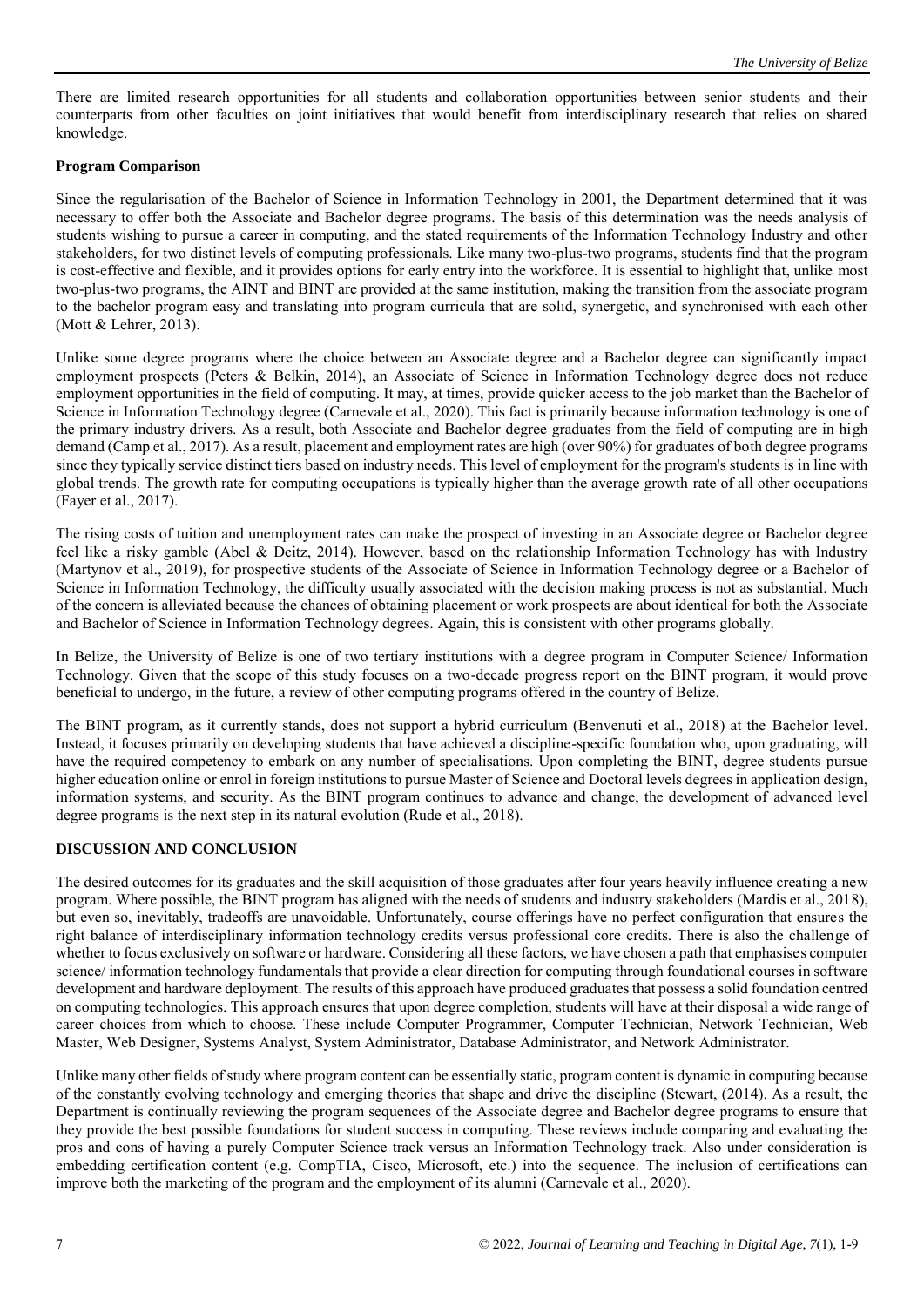In recent years, several individuals and organisations, local and international, interested in establishing some form of Information Technology (IT) business have approached the Department. They have, on numerous occasions, cited Belize's geographic location, language and diversity as an ideal combination. However, these individuals state, and quite accurately so, that the country lacks technically skilled persons. The number of IT graduates alone is a crucial factor. For the last ten years, on average, about 28 students graduated per year (University of Belize, 2021), of which over 90% had guaranteed employment simply because they were filling existing occupation voids in industry. This average is a far cry from what a company wanting to make a significant investment will require in terms of necessary technical human resources. They can hardly rely on a trickle of graduates when their demands for skilled individuals is so high and ever-increasing. So, these companies have no recourse but to move elsewhere, despite any inclination of wanting to do business in Belize. Unfortunately, each time we lose such opportunities, we are preventing employment and the growth and development of a critical sector of society - a sector that has the potential to propel Belize forward and help move it into an era of prominence.

We don't have to look hard to see the positive effects investing in information technology has on a country. Singapore (Gunasilan et al., 2021), India (Surana & Sagar, 2020), and the Phillippines (Albert et al., 2018) are great examples. For example, an examination of Singapore's education system reveals that its strength lies in the fact that students of all intellectual abilities have access to quality education but notably its concentration on science, technology, engineering, and mathematics (STEM) (Yiannouka, 2015). Emphasis on STE education and the efficient and effective utilisation of frontier technologies have positively impacted the economies of these countries.

Therefore, the University of Belize and the Government of Belize must think long term. Immediate financial returns should not be the driving force. Instead, like Singapore, they must find ways of providing quality educational access to the masses, particularly in computer science and information technology, which can radically transform Belize. The returns on human investment are far greater than any other investment. The BINT program has been contributing, is contributing, and has the immense potential to contribute even more to the future development of Belize.

**Ethics and Consent:** Ethics committee approval is not required as it does not involve clinical research on humans and does not contain retrospective studies in accordance with the Law on Protection of Personal Data.

# **REFERENCES**

- Abel, J. R. & Deitz, R. (2014). Do the Benefits of College Still Outweigh the Costs? *Current Issues in Economics and Finance*, *20*(3), 2014. [Online] Available at SSRN: http://ssrn.com/abstract=2477864
- Albert, J. R. G., Orbeta Jr, A. C., Paqueo, V. B., Serafica, R. B., Dadios, E. P., Culaba, A. B., Bandalla, A. A., & Bairan, J. C. A. C. (2018). *Harnessing government's role for the Fourth Industrial Revolution. [Online]* Philippine Institute for Development Studies. Available at: http://hdl.handle.net/11540/9536
- Benvenuti, L., Barendsen, E., van der Veer, G. C., & Versendaal, J. (2018). Understanding Computing in a Hybrid World: On the Undergraduate Curriculum Front-End Development. In *Proceedings of the 49th ACM Technical Symposium on Computer Science Education (pp. 580-585).* doi:10.1145/3159450.3159532
- Camp, T., Adrion, W. R., Bizot, B., Davidson, S., Hall, M., Hambrusch, S., ... & Zweben, S. (2017). Generation CS: the growth of computer science. *ACM Inroads, 8*(2), 44-50. doi:10.1145/3084362
- Carnevale, A. P., Garcia, T. L., Ridley, N., & Quinn, M. C. (2020). *The Overlooked Value of Certificates and Associate's Degrees: What Students Need to Know Before They Go to College. [Online]*Georgetown University Center on Education and the Workforce. Available at: https://cew.georgetown.edu/wp-content/uploads/CEW-SubBA.pdf
- CompTIA. (2021). *IT Industry Outlook Rebuilding for the Future*. Retrieved from CompTIA website: https://connect.comptia.org/content/research/it-industry-trends-analysis
- Computer Science.org. (2021). *Women in Computer Science: Getting Involved in STEM*. Retrieved from Computer Science.org website: https://www.computerscience.org/resources/women-in-computer-science
- Fayer, S., Lacey, A., & Watson, A. (2017*). STEM occupations: Past, present, and future. Spotlight on Statistics, 1*, 1-35.
- Gagnon, R. L., Heath, D. S., Koh, K., Lindeman, C., McIvor, A. K., Porthukaran, A. I., & Nicoladis, E. (2019). Exploring Gender Imbalance in Computing Science. *Journal of Interpersonal Relations, Intergroup Relations and Identity, 12*, 33-40.
- Garcia, D. A. (2021). *[Enrolment Data] [Unpublished raw data].* University of Belize.
- Gunasilan, U., Nordin, N., Tunku Ahmad, T. S., & Suanda, J. (2021). Technological Entrepreneurship for Economic Development in South East Asian Countries-A case of Malaysia, Singapore and Thailand. Uma Gunasilan, Norshahrizan Nordin, Tunku Salha Tunku Ahmad and Julinawati Suanda, Technological Entrepreneurship for Economic Development in South East Asian Countries-A Case of Malaysia, Singapore and Thailand. *International Journal of Management, 11*(12), 2020.
- Heikkinen, K.-P. & Räisänen, T. (2018). Role of multidisciplinary and interdisciplinary education in computer science: a literature review. Managing Global Transitions. *International Research Journal, 16*(2), 159-172. doi: 10.26493/1854-6935.16.159- 172
- Jaimes, A., Gatica-Perez, D., Sebe, N., & Huang, T. S. (2007). Guest Editors' introduction: Human-centered computing Toward a human revolution. *Computer, 40*(5), 30-34. doi: 10.1109/MC.2007.169
- Kapoor, A., & Gardner-McCune, C. (2018). Understanding professional identities and goals of computer science undergraduate students. In *Proceedings of the 49th ACM Technical Symposium on Computer Science Education (pp. 191-196).* doi:10.1145/3159450.3159474